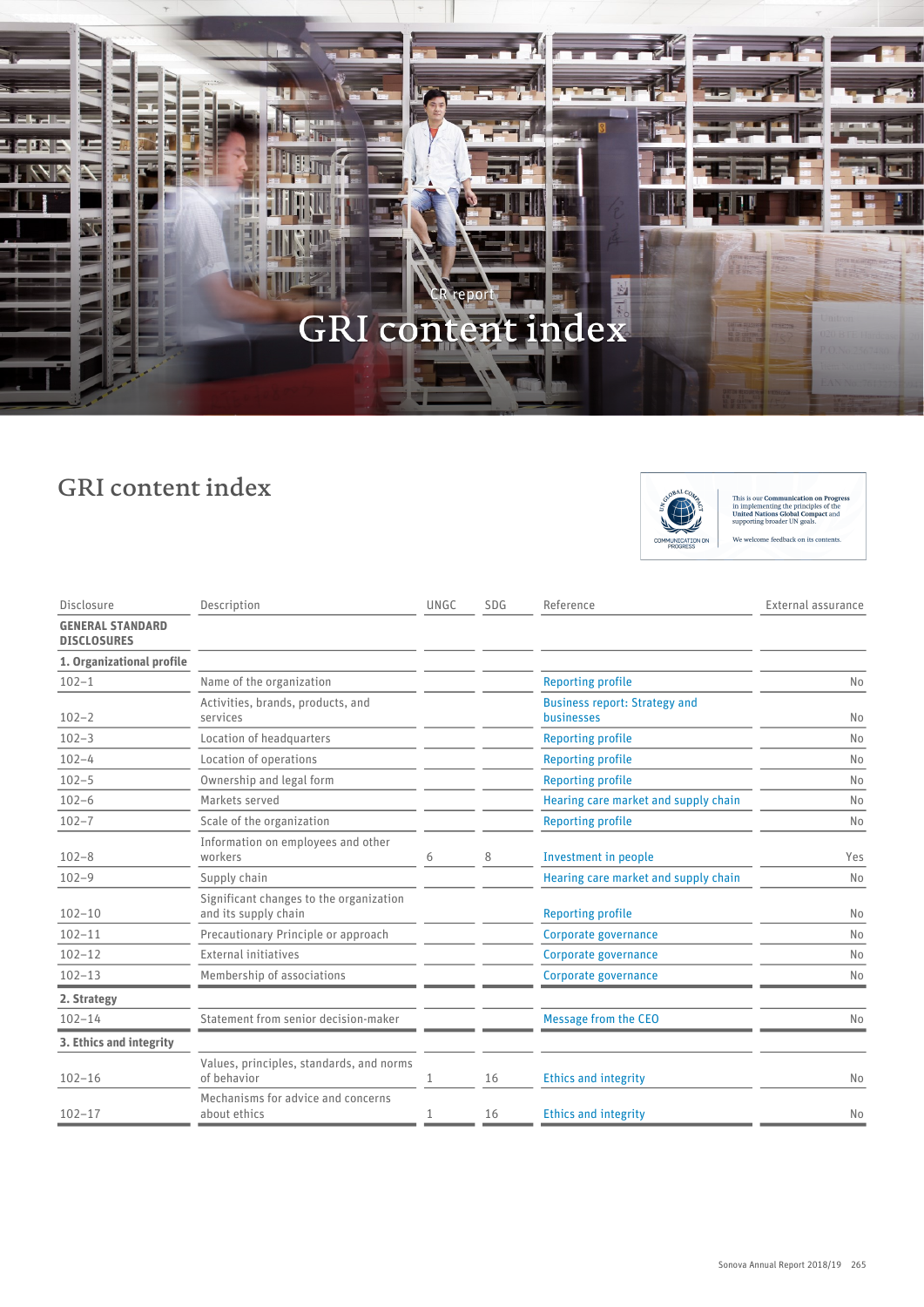| 4. Governance                |                                                                             |   |       |                                             |     |
|------------------------------|-----------------------------------------------------------------------------|---|-------|---------------------------------------------|-----|
| $102 - 18$                   | Governance structure                                                        |   |       | Corporate governance                        | No  |
| $102 - 19$                   | Delegating authority                                                        |   |       | Corporate governance                        | No  |
|                              | Executive-level responsibility for<br>economic, environmental, and social   |   |       |                                             |     |
| $102 - 20$                   | topics                                                                      |   |       | Corporate governance                        | No  |
| $102 - 21$                   | Consulting stakeholders on economic,<br>environmental, and social topics    |   | 16    | Corporate governance                        | No  |
| $102 - 22$                   | Composition of the highest governance<br>body and its committees            |   | 5, 16 | Corporate governance                        | No  |
| $102 - 23$                   | Chair of the highest governance body                                        |   | 16    | Corporate governance                        | No  |
| $102 - 24$                   | Nominating and selecting the highest<br>governance body                     |   | 5, 16 | Corporate governance                        | No  |
| $102 - 25$                   | Conflicts of interest                                                       |   | 16    | Corporate governance                        | No  |
| $102 - 26$                   | Role of highest governance body in<br>setting purpose, values, and strategy |   |       | Corporate governance                        | No  |
| $102 - 27$                   | Collective knowledge of highest<br>governance body                          |   | 4     | Corporate governance                        | No  |
| $102 - 28$                   | Evaluating the highest governance<br>body's performance                     |   |       | Corporate governance                        | No  |
| $102 - 29$                   | Identifying and managing economic,<br>environmental, and social impacts     |   | 16    | Corporate governance                        | No  |
| $102 - 30$                   | Effectiveness of risk management<br>processes                               |   |       | Corporate governance                        | No  |
| $102 - 31$                   | Review of economic, environmental, and<br>social topics                     |   |       | Corporate governance                        | No  |
| $102 - 32$                   | Highest governance body's role in<br>sustainability reporting               |   |       | Corporate governance                        | No  |
| $102 - 35$                   | Remuneration policies                                                       |   |       | <b>Business report: Compensation report</b> | Yes |
| $102 - 36$                   | Process for determining remuneration                                        |   |       | <b>Business report: Compensation report</b> | Yes |
| $102 - 37$                   | Stakeholders' involvement in<br>remuneration                                |   | 16    | <b>Business report: Compensation report</b> | Yes |
| 5. Stakeholder<br>engagement |                                                                             |   |       |                                             |     |
| $102 - 40$                   | List of stakeholder groups                                                  |   |       | Stakeholder engagement                      | No  |
| $102 - 41$                   | Collective bargaining agreements                                            | 3 | 8     | Investment in people                        | No  |
| $102 - 42$                   | Identifying and selecting stakeholders                                      |   |       | Stakeholder engagement                      | No  |
| $102 - 43$                   | Approach to stakeholder engagement                                          |   |       | Stakeholder engagement                      | No  |
| $102 - 44$                   | Key topics and concerns raised                                              |   |       | Stakeholder engagement                      | No  |
| 6. Reporting practice        |                                                                             |   |       |                                             |     |
| $102 - 45$                   | Entities included in the consolidated<br>financial statements               |   |       | <b>Reporting profile</b>                    | No  |
| $102 - 46$                   | Defining report content and topic<br><b>Boundaries</b>                      |   |       | Sustainability program                      | No  |
| $102 - 47$                   | List of material topics                                                     |   |       | Sustainability program                      | No  |
| $102 - 48$                   | Restatements of information                                                 |   |       | <b>Reporting profile</b>                    | No  |
| $102 - 49$                   | Changes in reporting                                                        |   |       | <b>Reporting profile</b>                    | No  |
| $102 - 50$                   | Reporting period                                                            |   |       | <b>Reporting profile</b>                    | No  |
| $102 - 51$                   | Date of most recent report                                                  |   |       | <b>Reporting profile</b>                    | No  |
| $102 - 52$                   | Reporting cycle                                                             |   |       | <b>Reporting profile</b>                    | No  |
| $102 - 53$                   | Contact point for questions regarding<br>the report                         |   |       | <b>Reporting profile</b>                    | No  |
| $102 - 54$                   | Claims of reporting in accordance with<br>the GRI Standards                 |   |       | <b>Reporting profile</b>                    | No  |
| $102 - 55$                   | GRI content index                                                           |   |       | <b>GRI</b> content index                    | No  |
| $102 - 56$                   | External assurance                                                          |   |       | <b>Assurance Report</b>                     | No  |
|                              |                                                                             |   |       |                                             |     |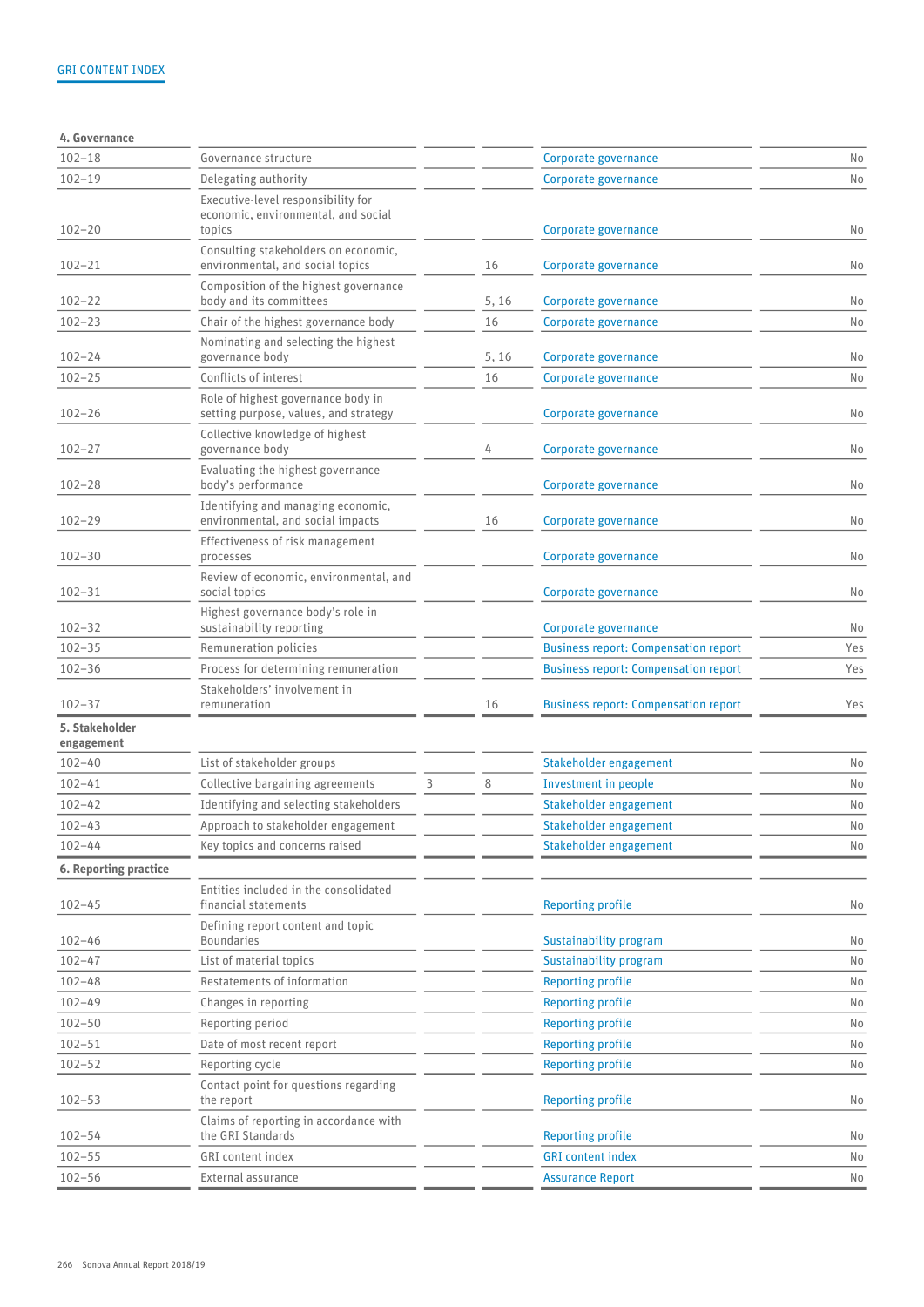## SPECIFIC STANDARD DISCLOSURES

| Customer-focused<br>solutions   |                                                                                                                                         |         |              |                                   |     |
|---------------------------------|-----------------------------------------------------------------------------------------------------------------------------------------|---------|--------------|-----------------------------------|-----|
| $103 - 1$                       | Explanation of the material topic and its<br>Boundary                                                                                   |         |              | Sustainability program            | No  |
| $103 - 2$                       | The management approach and its<br>components                                                                                           |         |              | Sustainability program            | No  |
| $103 - 3$                       | Evaluation of the management approach                                                                                                   |         |              | Sustainability program            | No  |
| $416 - 1$                       | Assessment of the health and safety<br>impacts of product<br>and service categories                                                     |         |              | <b>Customer-focused solutions</b> | No  |
| Own indicator                   | New patent applications                                                                                                                 |         | 3, 4, 9      | <b>Customer-focused solutions</b> | No  |
| <b>Access to hearing care</b>   |                                                                                                                                         |         |              |                                   |     |
| $103 - 1$                       | Explanation of the material topic and its<br>Boundary                                                                                   |         |              | Sustainability program            | No  |
| $103 - 2$                       | The management approach and its<br>components                                                                                           |         |              | Sustainability program            | No  |
| $103 - 3$                       | Evaluation of the management approach                                                                                                   |         |              | Sustainability program            | No  |
| Own indicator                   | Employee volunteer work for the Hear<br>the World Foundation                                                                            |         | 3,4          | Access to hearing care            | No  |
| <b>Investment in people</b>     |                                                                                                                                         |         |              |                                   |     |
| $103 - 1$                       | Explanation of the material topic and its<br>Boundary                                                                                   |         |              | Sustainability program            | No  |
| $103 - 2$                       | The management approach and its<br>components                                                                                           |         |              | Sustainability program            | No  |
| $103 - 3$                       | Evaluation of the management approach                                                                                                   |         |              | Sustainability program            | No  |
| $401 - 1$                       | New employee hires and employee<br>turnover                                                                                             | 6       | 5, 8         | Investment in people              | Yes |
| $403 - 2$                       | Types of injury and rates of injury,<br>occupational diseases, lost days, and<br>absenteeism, and number of work-<br>related fatalities |         | 8            | Investment in people              | No  |
| $404 - 3$                       | Percentage of employees receiving<br>regular performance and career<br>development reviews                                              | 6       | 5, 8         | Investment in people              | No  |
| $405 - 1$                       | Diversity of governance bodies and<br>employees                                                                                         | 1       | 5, 8         | Investment in people              | Yes |
| Safeguarding the<br>environment |                                                                                                                                         |         |              |                                   |     |
| $103 - 1$                       | Explanation of the material topic and its<br>Boundary                                                                                   |         |              | Sustainability program            | No  |
| $103 - 2$                       | The management approach and its<br>components                                                                                           |         |              | Sustainability program            | No  |
| $103 - 3$                       | Evaluation of the management approach                                                                                                   |         |              | Sustainability program            | No  |
| $302 - 1$                       | Energy consumption within the<br>organization                                                                                           | 7,8     | 7, 12,<br>13 | Safeguarding the environment      | Yes |
| $303 - 1$                       | Water withdrawal by source                                                                                                              | 7,8     | 6            | Safeguarding the environment      | No  |
| $305 - 1$                       | Direct (Scope 1) GHG emissions                                                                                                          | 7,8     | 12, 13       | Safeguarding the environment      | Yes |
| $305 - 2$                       | Energy indirect (Scope 2) GHG emissions                                                                                                 | 7,8     | 12, 13       | Safeguarding the environment      | Yes |
| $305 - 3$                       | Other indirect (Scope 3) GHG emissions                                                                                                  | 7,8     | 12, 13       | Safeguarding the environment      | Yes |
| $305 - 4$                       | GHG emissions intensity                                                                                                                 | 7, 8, 9 | 12, 13       | Safeguarding the environment      | Yes |
| $306 - 2$                       | Waste by type and disposal method                                                                                                       | 8       | 12, 13       | Safeguarding the environment      | No  |
| $307 - 1$                       | Non-compliance with environmental<br>laws and regulations                                                                               | 8       |              | Safeguarding the environment      | No  |
|                                 |                                                                                                                                         |         |              |                                   |     |